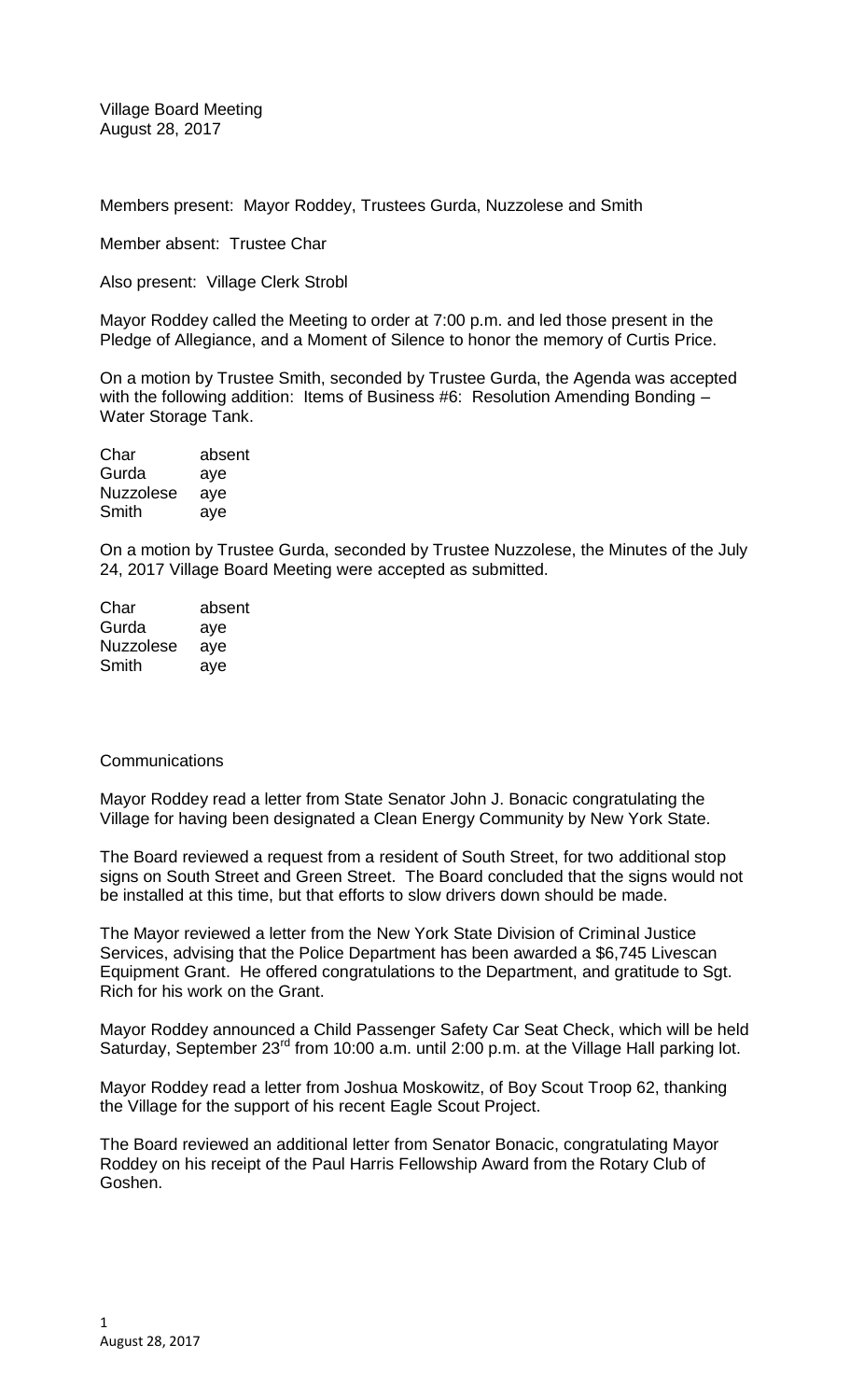### Items of Business

On a motion by Trustee Nuzzolese, seconded by Trustee Gurda, the Village Board of the Village of Goshen, hereby resolves to hold a Public Hearing on September 11, 2017, at 7:00 p.m., or as soon after as may be heard, for the consideration of adoption of: Local Law #1 of 2017: A Local Law Amending Section 42-5 of the Code of the Village of Goshen entitled "Permit Required for Excavation or Disturbance of any Village Street, Highway, etc."

| Char             | absent |
|------------------|--------|
| Gurda            | aye    |
| <b>Nuzzolese</b> | aye    |
| Smith            | aye    |

On a motion by Trustee Nuzzolese, seconded by Trustee Gurda, the Village Board of the Village of Goshen, hereby resolves to hold a Public Hearing on September 11, 2017, at 7:00 p.m., or as soon after as may be heard, for the consideration of adoption of: Local Law #2 of 2017: A Local Law Amending Article IV of Chapter 42 of the Code of the Village of Goshen entitled "Excavations".

| Char             | absent |
|------------------|--------|
| Gurda            | aye    |
| <b>Nuzzolese</b> | aye    |
| Smith            | aye    |

On a motion by Trustee Gurda, seconded by Trustee Smith, a Public Hearing is scheduled for September 11, 2017 for consideration of Local Law #3, 2017: a Local Law to assess a \$250.00 per quarter surcharge on the water/sewer bills of those residents who have not switched to radio read water meters.

| Char             | absent |
|------------------|--------|
| Gurda            | aye    |
| <b>Nuzzolese</b> | aye    |
| Smith            | aye    |

On a motion by Trustee Nuzzolese, seconded by Trustee Smith, bills as examined by members of the Board were approved in accordance with Abstract 2017/2018 number 3, check numbers 12775 through 13034, in the amount of \$1,200,644.39.

| absent |
|--------|
| aye    |
| aye    |
| aye    |
|        |

On a motion by Trustee Smith, seconded by Trustee Gurda, permission is granted for the replacement of the failed Camelot Pump Station Emergency Generator at a cost of \$10,995. This quote, the lowest of four (4) received, is from Power Generator Services.

Char absent Gurda aye Nuzzolese aye Smith aye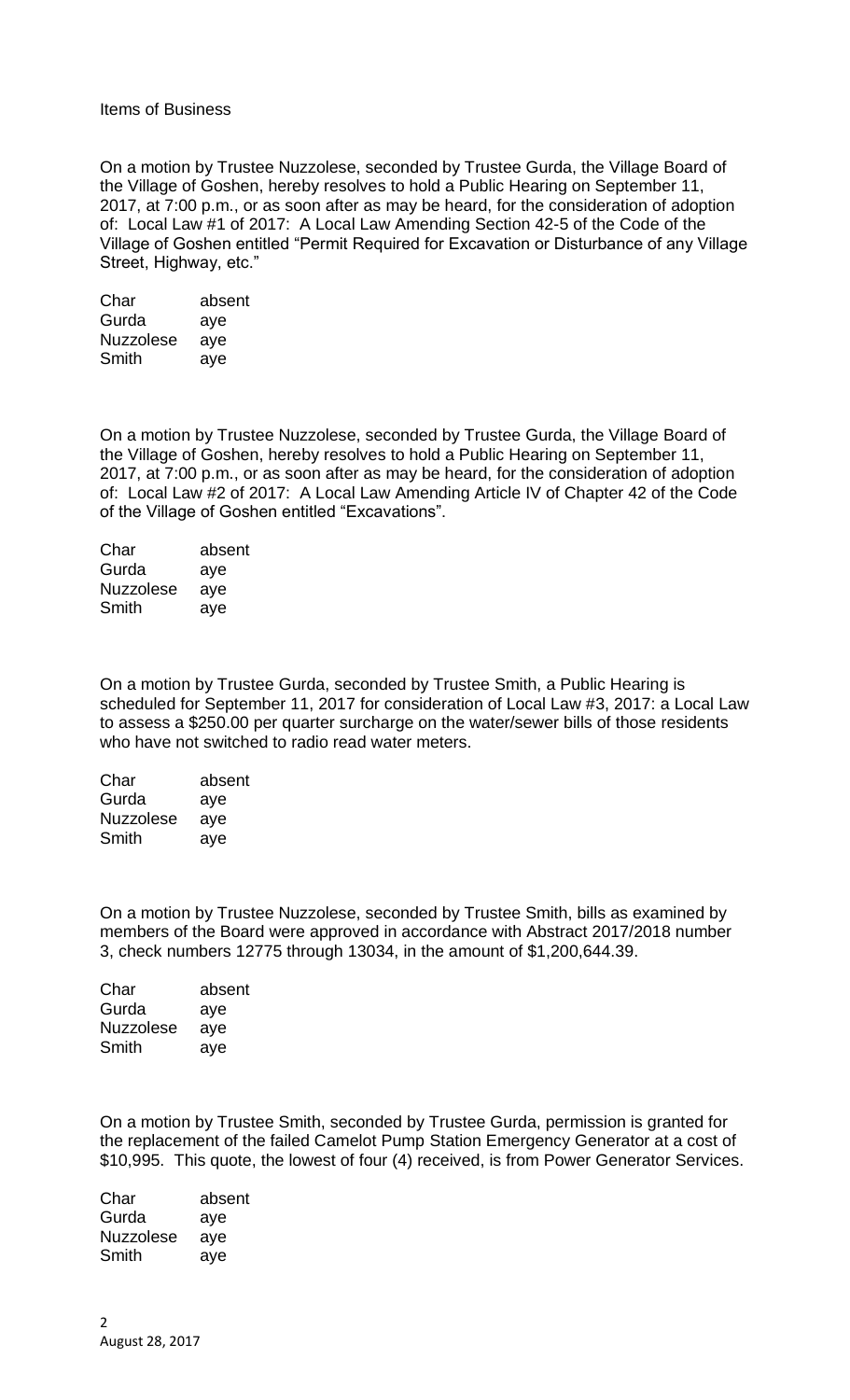## EXTRACT OF MINUTES

Meeting of the Board of Trustees of the Village of Goshen, in the County of Orange, New York August 28, 2017 \* \* \*

A regular meeting of the Board of Trustees of the Village of Goshen, in the County of Orange, New York, was held at the Village Hall, 276 Main Street, Goshen, New York, on August 28, 2017.

There were present: Hon. Kyle Roddey, Mayor; and

Trustees: Hon. Christopher Gurda, Hon. Michael Nuzzolese, Hon. Peter Smith

There were absent: Hon. Edward Char

Also present: Margaret G. Strobl, Village Clerk \* \* \*

Trustee Nuzzolese offered the following resolution and moved its adoption: RESOLUTION OF THE VILLAGE OF GOSHEN, NEW YORK, ADOPTED AUGUST 28, 2017, AMENDING THE BOND RESOLUTION ADOPTED ON SEPTEMBER 9, 2014 AND HERETOFORE AMENDED ON MAY 23, 2016

RESOLVED BY THE BOARD OF TRUSTEES OF THE VILLAGE OF GOSHEN, IN THE COUNTY OF ORANGE, NEW YORK (by the favorable vote of not less than two-thirds of all members of said Board of Trustees) AS FOLLOWS:

#### Recitals

WHEREAS, the Board of Trustees of the Village of Goshen, in the County of Orange, New York, has heretofore duly authorized the issuance of serial bonds to finance the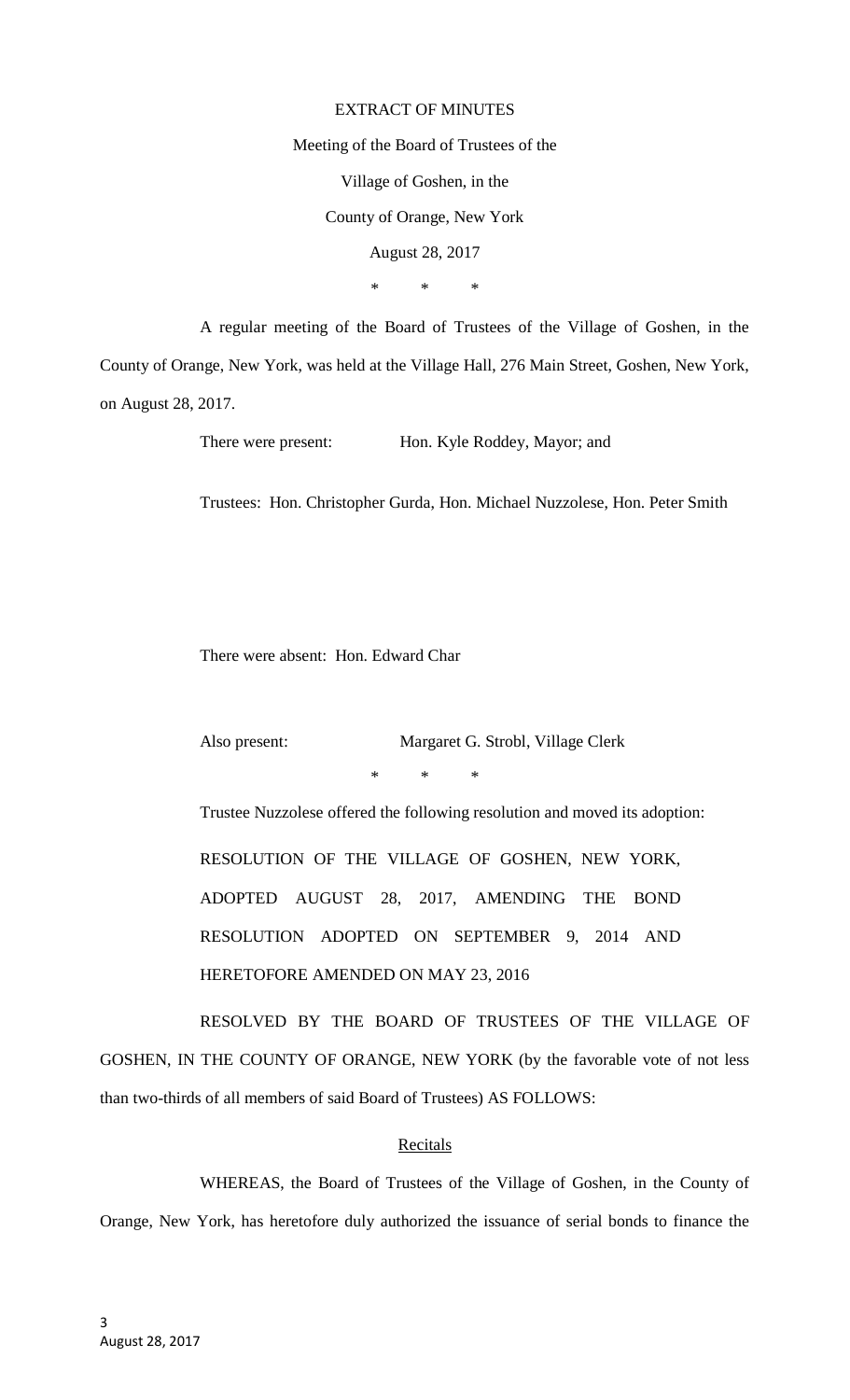construction of a new water storage tank at the Prospect reservoir, at the estimated total cost of \$1,000,000, which amount was appropriated for such purpose by said Board of Trustees; and

WHEREAS, on May 23, 2016 the Board of Trustees determined that the total cost of such project was \$1,400,000 and such amount was appropriated therefor pursuant to a bond resolution adopted by the Board of Trustees on May 23, 2016 as an amendment to the prior bond resolution adopted on September 9, 2014;

WHEREAS, it has now been determined that the estimated maximum cost shall be \$1,600,000 and it is in the best interests of the Village to further amend said bond resolution to accurately reflect the revised estimated maximum cost of \$1,600,000 and to authorize the issuance of bonds in the maximum amount of \$1,600,000;

Now, therefore, be it

RESOLVED BY THE BOARD OF TRUSTEES OF THE VILLAGE OF GOSHEN, IN THE COUNTY OF ORANGE, NEW YORK (by the favorable vote of not less than two-thirds of all members of said Board of Trustees) AS FOLLOWS:

Section (A) The bond resolution of the Village of Goshen duly adopted by the Board of Trustees on September 8, 2014 and heretofore amended on May 23, 2016, entitled:

> "Bond Resolution of the Village of Goshen, New York, adopted September 8, 2014 and amended May 23, 2016, authorizing the construction of a new water storage tank at the Prospect Reservoir, stating the estimated maximum cost thereof is \$1,400,000, appropriating said amount for such purpose, and authorizing the issuance of bonds in the principal amount of not to exceed \$1,400,000 to finance said appropriation,"

is hereby further amended to read as follows:

BOND RESOLUTION OF THE VILLAGE OF GOSHEN, NEW YORK, ADOPTED SEPTEMBER 8, 2014, AMENDED MAY 23, 2016 AND FURTHER AMENDED AUGUST 28, 2017, AUTHORIZING THE CONSTRUCTION OF A NEW WATER STORAGE TANK AT THE PROSPECT RESERVOIR, STATING THE ESTIMATED MAXIMUM COST THEREOF IS \$1,600,000, APPROPRIATING SAID AMOUNT FOR SUCH PURPOSE, AND AUTHORIZING THE ISSUANCE OF BONDS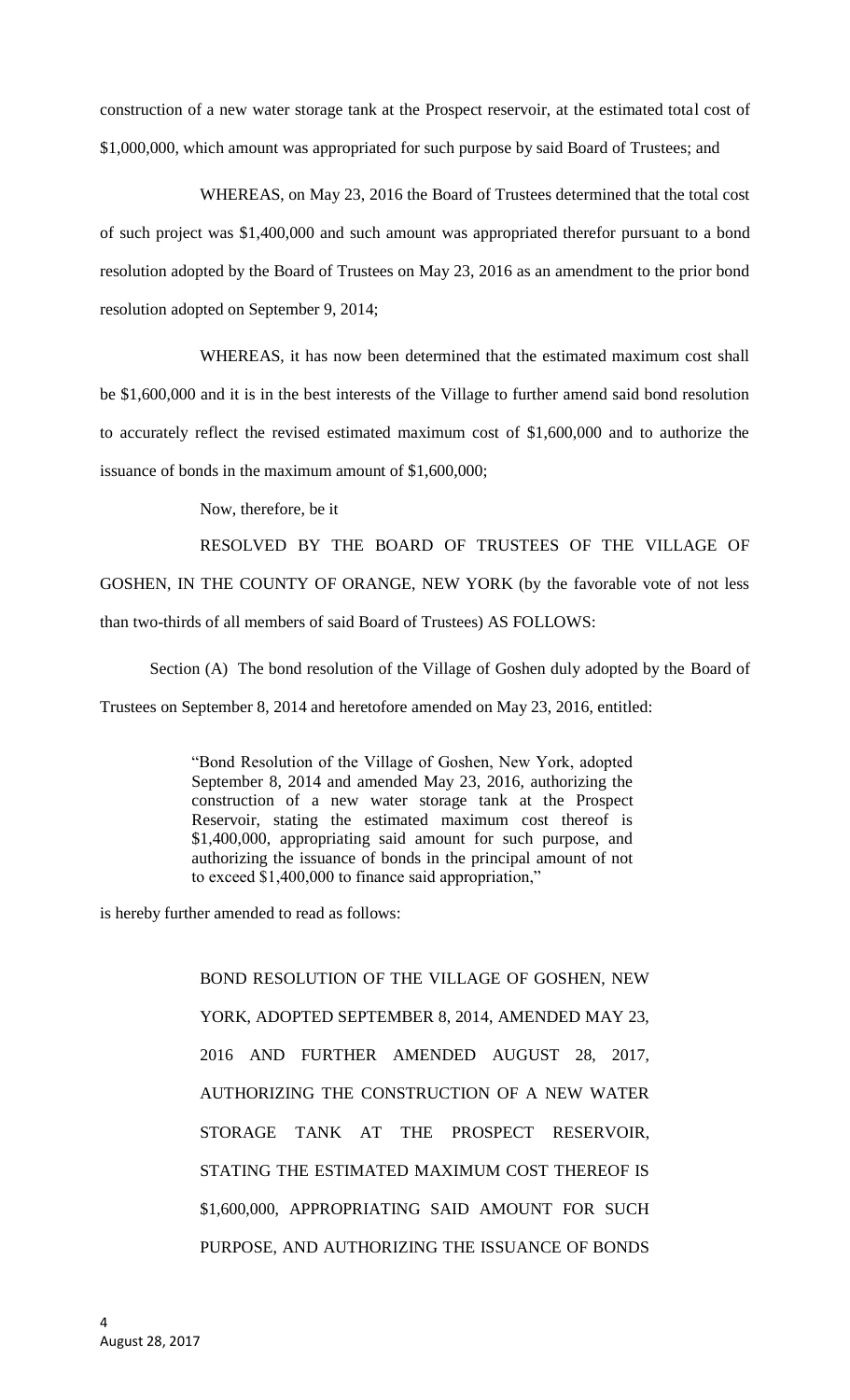# IN THE PRINCIPAL AMOUNT OF NOT TO EXCEED \$1,600,000 TO FINANCE SAID APPROPRIATION

THE BOARD OF TRUSTEES OF THE VILLAGE OF GOSHEN, IN THE COUNTY OF ORANGE, NEW YORK, HEREBY RESOLVES (by the favorable vote of not less than two-thirds of all the members of said Board of Trustees) AS FOLLOWS:

Section 1. The Village of Goshen, in the County of Orange, New York (herein called the "Village"), is hereby authorized to construct a new water storage tank at the Prospect reservoir. The estimated maximum cost thereof, including preliminary costs and costs incidental thereto and the financing thereof, is \$1,600,000 and said amount is hereby appropriated for such purpose. The plan of financing includes the issuance of not to exceed \$1,600,000 bonds of the Village to finance said appropriation, and the levy and collection of taxes on all the taxable real property in the Village to pay the principal of said bonds and the interest thereon as the same shall become due and payable.

Section 2. Bonds of the Village in the principal amount of not to exceed \$1,600,000 are hereby authorized to be issued pursuant to the provisions of the Local Finance Law, constituting Chapter 33-a of the Consolidated Laws of the State of New York (herein called the "Law"), to finance said appropriation.

Section 3. The following additional matters are hereby determined and declared:

(a) The period of probable usefulness applicable to the object or purpose for which said bonds are authorized to be issued, within the limitations of Section 11.00 a. 1 of the Law, is forty (40) years.

(b) The proceeds of the bonds herein authorized, and any bond anticipation notes issued in anticipation of said bonds, may be applied to reimburse the Village for expenditures made after the effective date of this resolution for the purpose for which said bonds are authorized. The foregoing statement of intent with respect to reimbursement is made in conformity with Treasury Regulation Section 1.150-2 of the United States Treasury Department.

(c) The proposed maturity of the bonds authorized by this resolution will exceed five (5) years.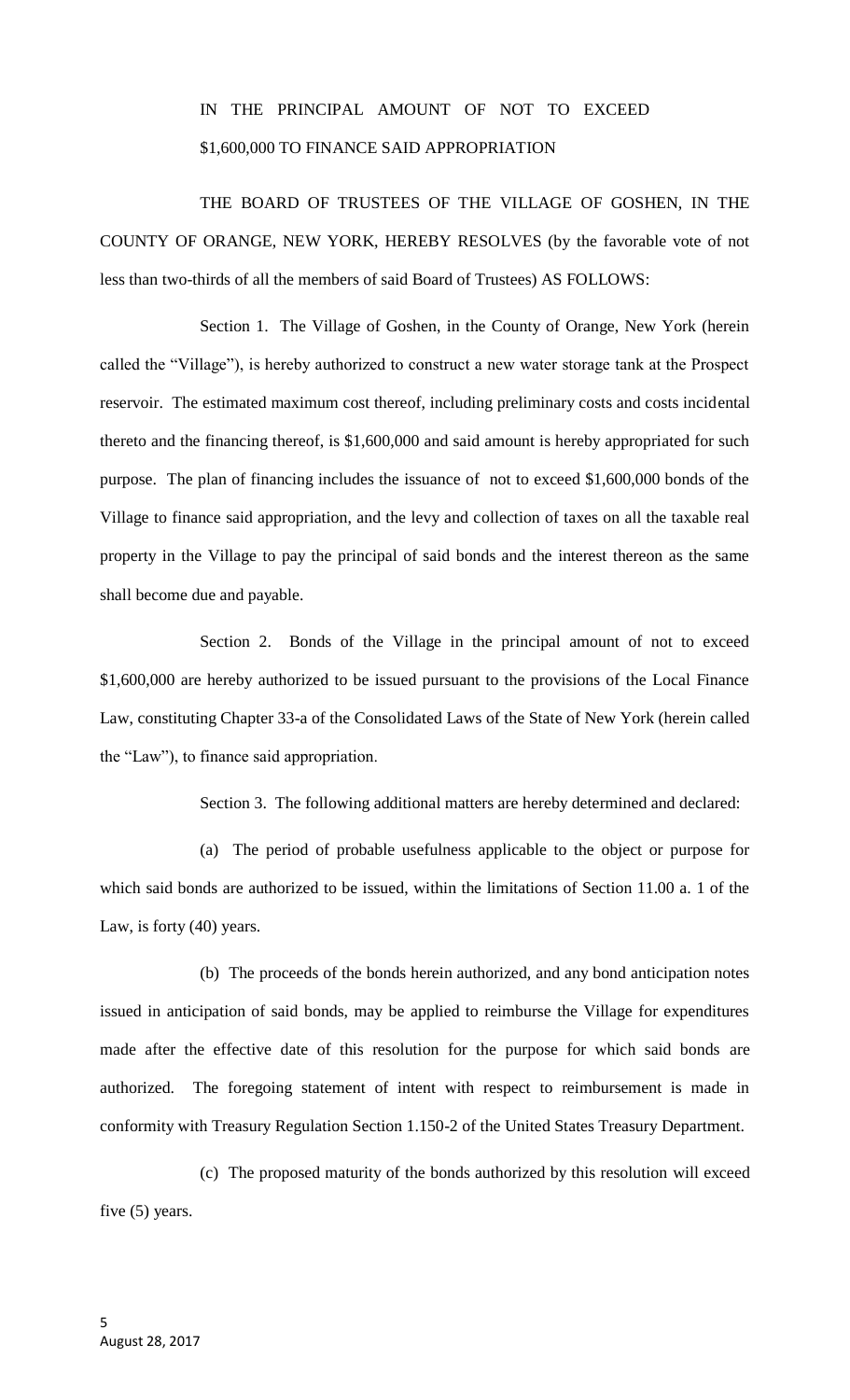Section 4. Each of the bonds authorized by this resolution, and any bond anticipation notes issued in anticipation of the sale of said bonds, shall contain the recital of validity as prescribed by Section 52.00 of the Law and said bonds, and any notes issued in anticipation of said bonds, shall be general obligations of the Village, payable as to both principal and interest by general tax upon all the taxable real property within the Village. The faith and credit of the Village are hereby irrevocably pledged to the punctual payment of the principal of and interest on said bonds, and any notes issued in anticipation of the sale of said bonds, and provision shall be made annually in the budget of the Village by appropriation for (a) the amortization and redemption of the bonds and any notes in anticipation thereof to mature in such year and (b) the payment of interest to be due and payable in such year.

Section 5. Subject to the provisions of this resolution and of the Law and pursuant to the provisions of Section 21.00 of the Law relative to the authorization of bonds with substantially level or declining annual debt service, Section 30.00 relative to the authorization of the issuance of bond anticipation notes and Section 50.00 and Sections 56.00 to 60.00 and Section 168.00 of the Law, the powers and duties of the Board of Trustees relative to authorizing bond anticipation notes and prescribing the terms, form and contents and as to the sale and issuance of the bonds herein authorized, and of any bond anticipation notes issued in anticipation of said bonds, and the renewals of said bond anticipation notes, and as to executing agreements for credit enhancement, are hereby delegated to the Village Treasurer, the chief fiscal officer of the Village.

Section 6. The validity of the bonds authorized by this resolution, and of any notes issued in anticipation of the sale of said bonds, may be contested only if:

- (a) such obligations are authorized for an object or purpose for which the Village is not authorized to expend money, or
- (b) the provisions of law which should be complied with at the date of the publication of such resolution, or a summary thereof, are not substantially complied with,

and an action, suit or proceeding contesting such validity is commenced within twenty days after the date of such publication, or

> (c) such obligations are authorized in violation of the provisions of the constitution.

Section 7. This bond resolution is subject to a permissive referendum and the Village Clerk is hereby authorized and directed, within ten (10) days after the adoption of this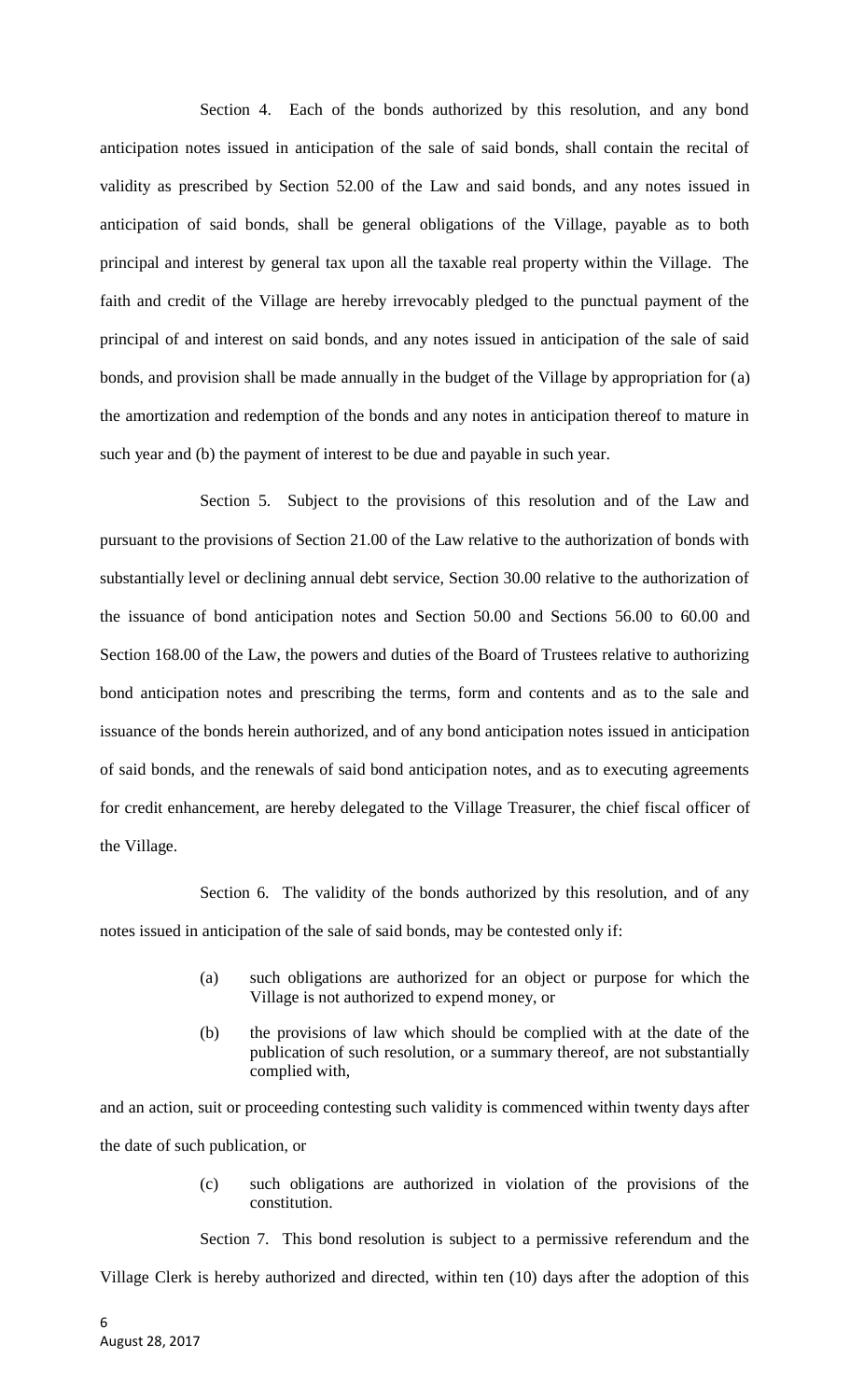resolution, to publish or cause to be published, in full, in the *"Goshen Independent,"* a newspaper having a general circulation within said Village and hereby designated the official newspaper of the Village for such publication, and posted in at least six (6) public places and in each polling place in the Village, a Notice in substantially the following form:

# VILLAGE OF GOSHEN, NEW YORK

# PLEASE TAKE NOTICE that on August 28, 2017, the Board of Trustees of the

Village of Goshen, in the County of Orange, New York, adopted a resolution further amending

the bond resolution adopted by said Board of Trustees on September 8, 2014 and heretofore

amended on May 23, 2016, which bond resolution, as further amended, is entitled:

"Bond Resolution of the Village of Goshen, New York, adopted September 8, 2014,amended May 23, 2016 and further amended August 28, 2017, authorizing the construction of a new water storage tank at the Prospect Reservoir, stating the estimated maximum cost thereof is \$1,600,000, appropriating said amount for such purpose, and authorizing the issuance of bonds in the principal amount of not to exceed \$1,600,000 to finance said appropriation,"

an abstract of such bond resolution, concisely stating the purpose and effect thereof, being as

follows:

FIRST: AUTHORIZING said Village to construct a new water storage tank at the Prospect Reservoir; STATING the estimated maximum cost thereof, including preliminary costs and costs incidental thereto and the financing thereof, is \$1,600,000; APPROPRIATING said amount for such purpose; and STATING the plan of financing includes the issuance of not to exceed \$1,600,000 bonds of the Village to finance said appropriation, and the levy of a tax upon all the taxable real property within the Village to pay the principal of said bonds and interest thereon;

SECOND: AUTHORIZING the issuance of not to exceed \$1,600,000 bonds of the Village pursuant to the Local Finance Law of the State of New York (the "Law") to finance said appropriation;

THIRD: DETERMINING and STATING the period of probable usefulness applicable to the purpose for which said bonds are authorized to be issued is forty (40) years; the proceeds of said bonds and any bond anticipation notes issued in anticipation thereof may be applied to reimburse the Village for expenditures made after the effective date of this bond resolution for the purpose for which said bonds are authorized; and the proposed maturity of said bonds will exceed five (5) years;

FOURTH: DETERMINING that said bonds and any bond anticipation notes issued in anticipation of said bonds and the renewals of said bond anticipation notes shall be general obligations of the Village; and PLEDGING to their payment the faith and credit of the Village;

FIFTH: DELEGATING to the Village Treasurer the powers and duties as to the issuance of said bonds, and any bond anticipation notes issued in anticipation of said bonds, or the renewals thereof; and